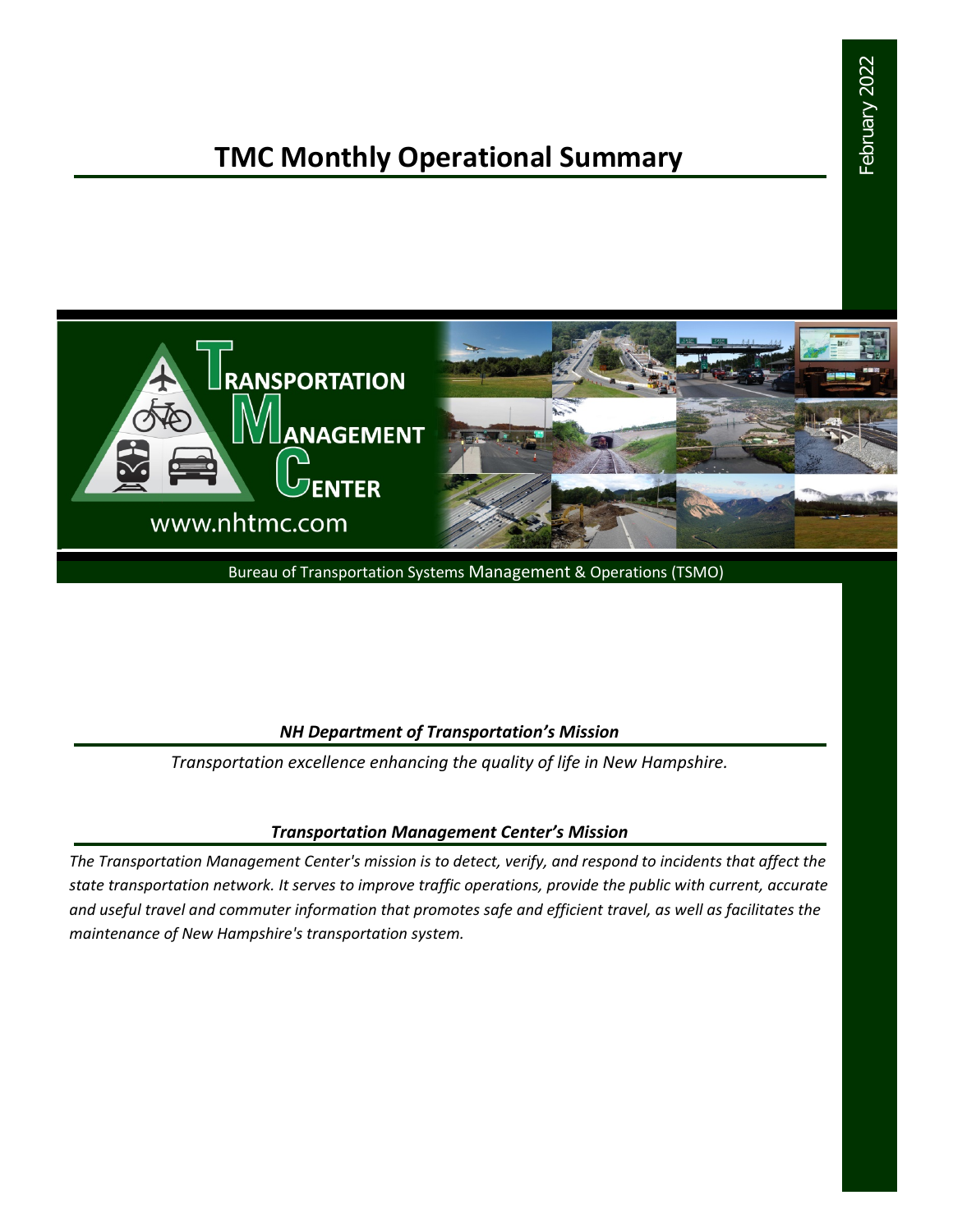**1**

**2 3**

**<sup>4</sup> <sup>5</sup> <sup>6</sup>**

### **New Hampshire Transportation Management Center Coverage Areas by District**

The State of New Hampshire is divided into six Districts and the New Hampshire Turnpike System comprising of approximately 9,266 lane miles.

## **Permanent ITS Equipment List**

| <b>Closed-Circuit Television (CCTV) Cameras</b>                                                                                                                                                                                                                                          | 2021 Total                        | 2022 Total                        |        |
|------------------------------------------------------------------------------------------------------------------------------------------------------------------------------------------------------------------------------------------------------------------------------------------|-----------------------------------|-----------------------------------|--------|
| CCTV cameras are used to pinpoint and<br>monitor traffic events so that information<br>can be disseminated quickly and<br>accurately.                                                                                                                                                    | 143                               | 143                               |        |
| <b>Dynamic Message Signs (DMS)</b>                                                                                                                                                                                                                                                       |                                   |                                   |        |
| DMS aid in sending messages to motorists<br>to inform them of traffic events that may<br>be impacting their route ahead.<br><sup>1</sup> Additional DMS that TSMO uses during the winter<br>season.<br><sup>2</sup> TSMO is responsible for an additional ~20 DMS for the<br>department. | 57<br>$16^{1}$<br>20 <sup>2</sup> | 57<br>$16^{1}$<br>20 <sup>2</sup> |        |
| <b>Road Weather Information System</b><br>(RWIS)                                                                                                                                                                                                                                         |                                   |                                   |        |
| A RWIS collects and displays data from a<br>network of pavement and atmospheric<br>sensors to provide site-specific weather<br>and pavement surface condition<br>information.                                                                                                            | 37                                | 37                                |        |
| <b>Variable Speed Limit Sign (VSL)</b>                                                                                                                                                                                                                                                   |                                   |                                   |        |
| VSL are speed limits that change based on<br>road, traffic, and weather conditions.                                                                                                                                                                                                      | 23                                | 23                                | INIMII |
| <b>Motor Vehicle Detection System (MVDS)</b>                                                                                                                                                                                                                                             |                                   |                                   |        |
| MVDS are sensors that collect speed and<br>volume data.                                                                                                                                                                                                                                  | 39                                | 39                                |        |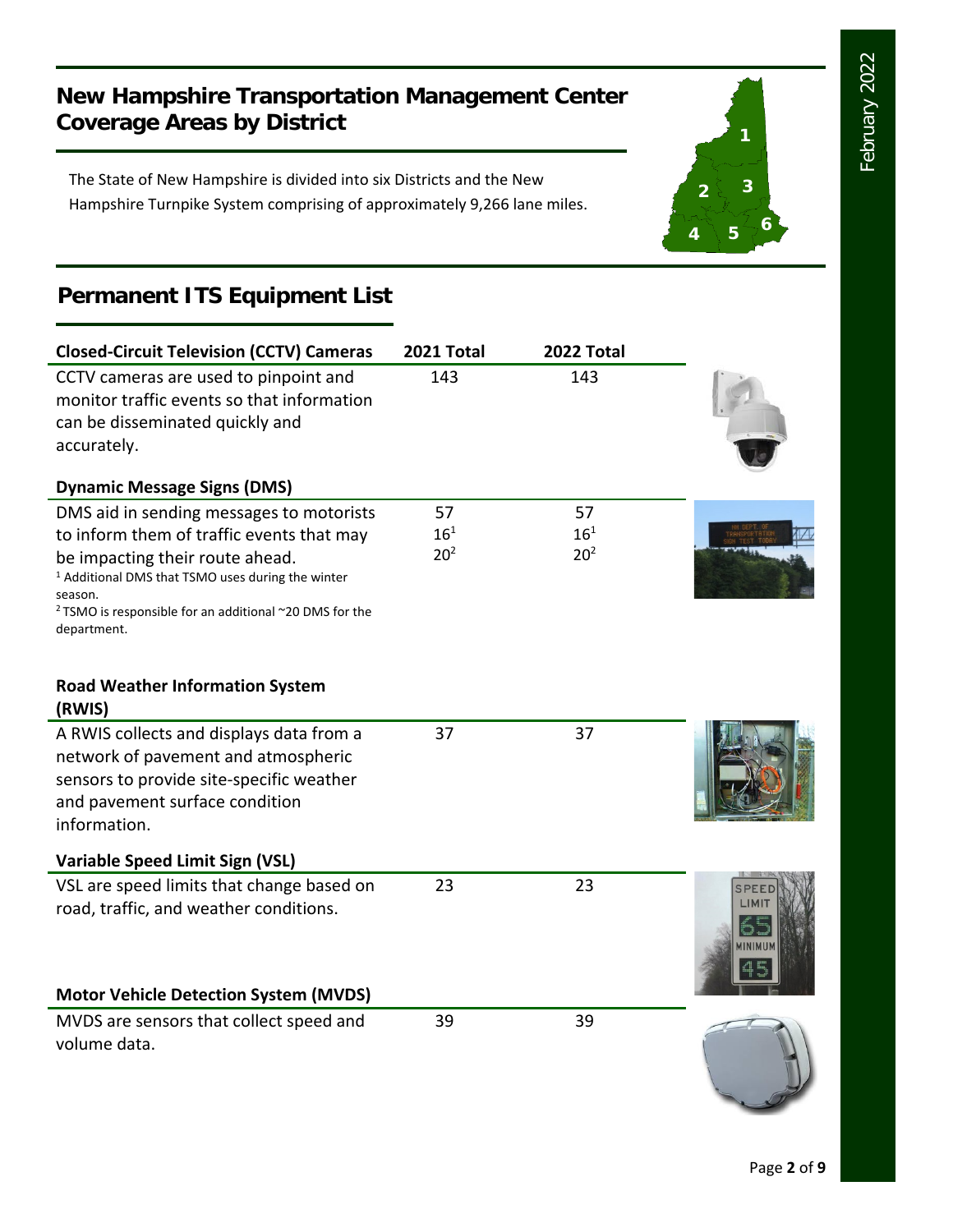|                                           | <b>Current Month</b>                 | 2022 Total |  |
|-------------------------------------------|--------------------------------------|------------|--|
| <b>Unplanned Incidents</b>                | <b>Total Unplanned Incidents</b>     |            |  |
| Operators log information about each      | 181                                  | 310        |  |
| unplanned incident including date/time,   |                                      |            |  |
| location, traffic impact, and duration.   |                                      |            |  |
|                                           |                                      |            |  |
| <b>Planned Incidents</b>                  | <b>Total Planned Incidents</b>       |            |  |
| Operators log information about each      | 85                                   | 159        |  |
| planned incident including date/time,     |                                      |            |  |
| location, traffic impact, and duration.   |                                      |            |  |
| <b>Communication</b>                      | <b>Total Calls</b>                   |            |  |
| Operators log all incoming and outgoing   | 3,863                                | 8,100      |  |
| control room communications, engaging     |                                      |            |  |
| various incident responders and           |                                      |            |  |
| stakeholders.                             |                                      |            |  |
| <b>Work Zones Communication</b>           | <b>Total Construction Calls</b>      |            |  |
| Construction related activities or        | 826                                  | 1,446      |  |
| communication that's outside of planned   |                                      |            |  |
| incidents.                                |                                      |            |  |
| <b>DMS Messages</b>                       | <b>Total Messages</b>                |            |  |
| All changes to DMS are logged and         | 10,932                               | 19,418     |  |
| reviewed.                                 |                                      |            |  |
| <b>Public Outreach</b>                    | <b>Total NHTMC.com Webpage Users</b> |            |  |
| Operators use Twitter and nhtmc.com to    | 1,361                                | 2,922      |  |
| inform motorists about traffic events and |                                      |            |  |
| other road related information.           |                                      |            |  |
| <b>Storm Desk Activations</b>             | <b>Total Storm Desk Activations</b>  |            |  |
| The TSMO Storm Desk is activated during   | $\overline{2}$                       | 6          |  |
| storm events. The Storm Desk is utilized  |                                      |            |  |
| as a single point of contact to           |                                      |            |  |
| stakeholders.                             |                                      |            |  |

February 2022 February 2022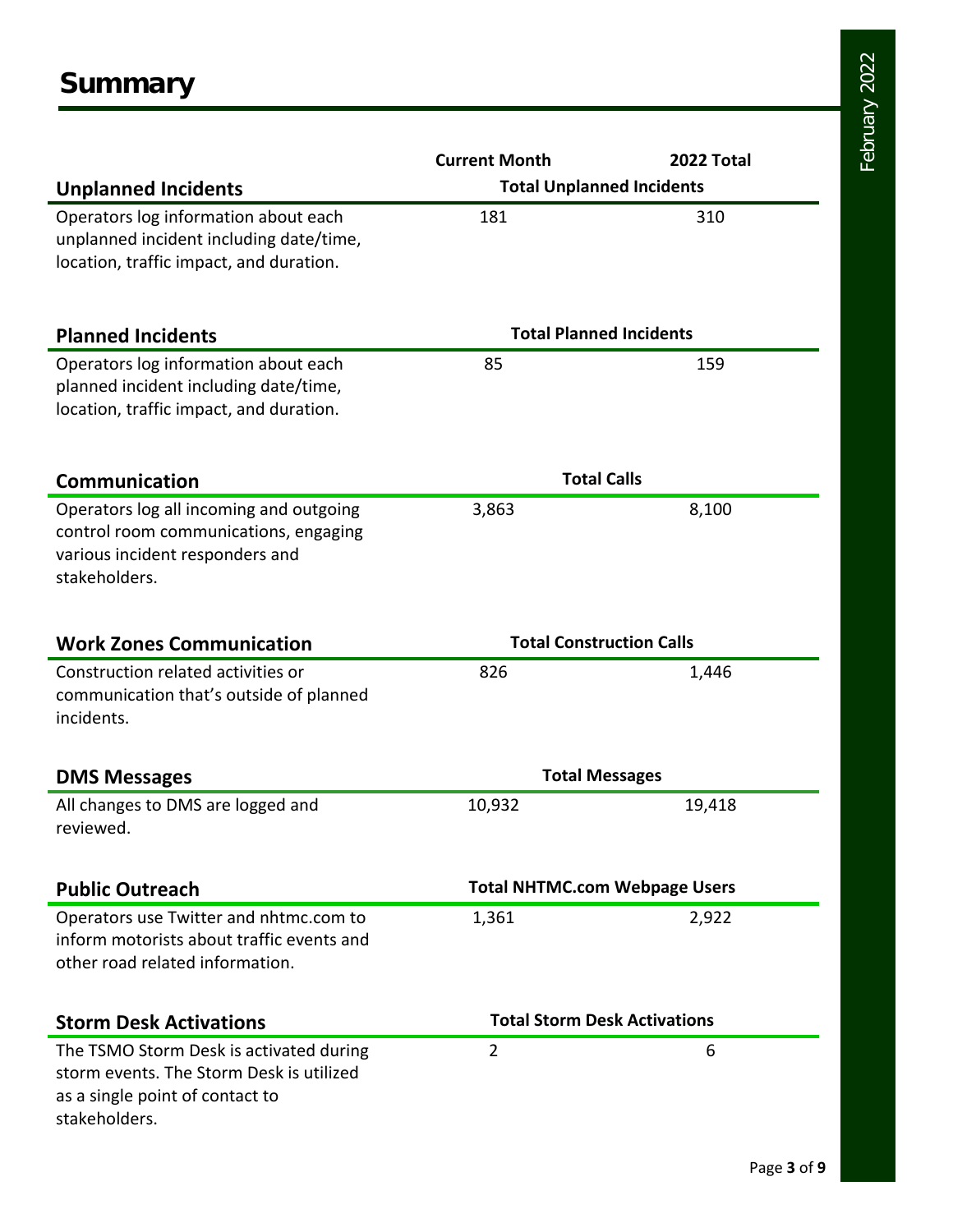# February 2022 February 2022

# **Unplanned Incidents**



Increased staffing within the TMC is necessary during normal business hours to better facilitate daily operations while also managing unplanned incidents. Incidents are tracked by the time at which the operators are notified of the start of the event.

#### **Current Month - Incidents by Type**



This graph shows the type of incident totals for the month.

#### **Types of Incidents:**

**No Closure:** No lane closures occurred during the incident. **Partial Closure**: Only a part of the roadway was closed. **Full Closure**: All lanes were closed during the incident.



This graph shows the duration history of incidents.



### **Current Month - Incident Duration Current Month - Incident by Road**

This graph shows which type of roadway the incidents occurred on.

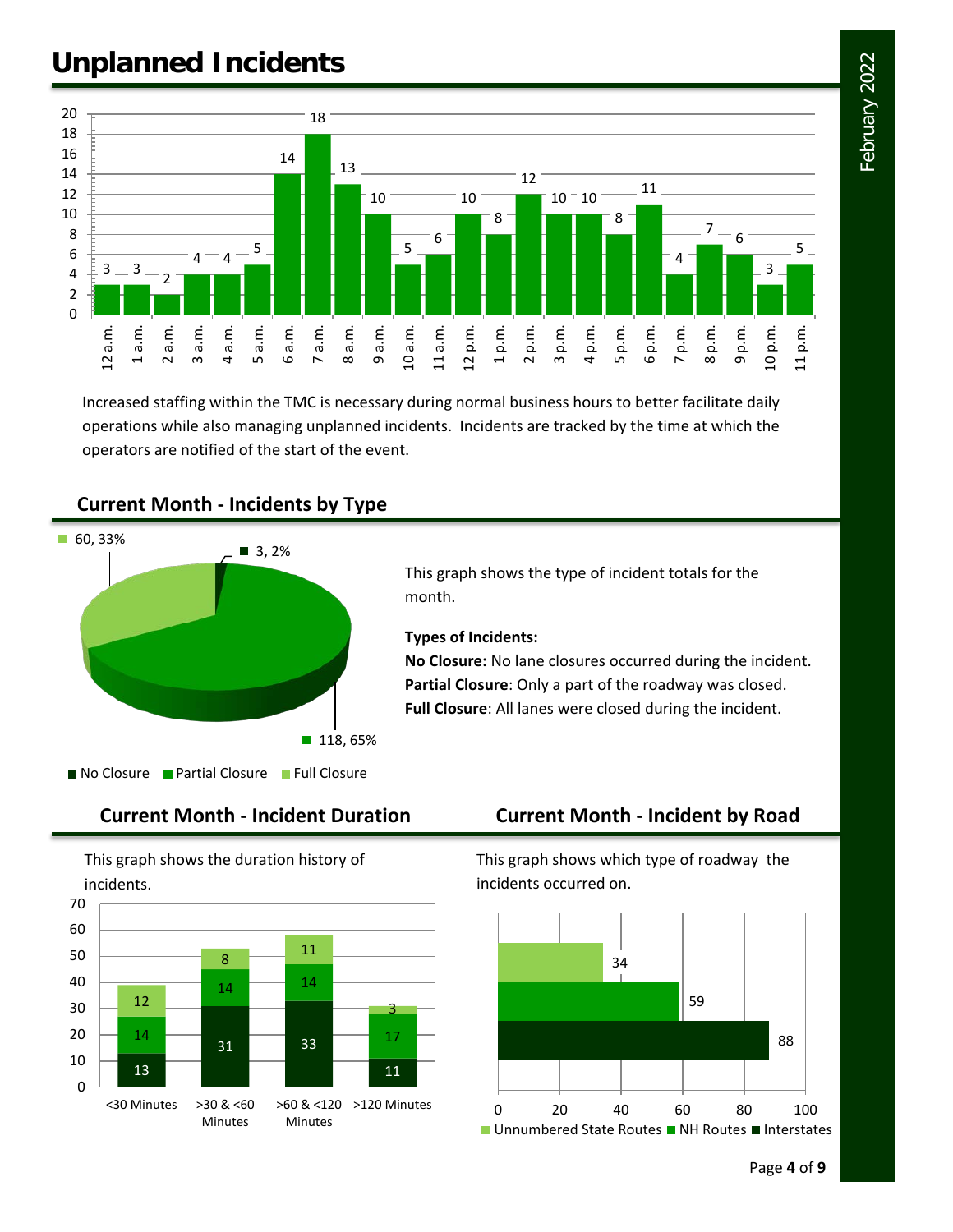# **Planned Events**



Additional staffing within the TMC is necessary during peak hours to meet the demands of daily planned operations. Planned Events are tracked by the time at which the operators are notified of the start of the event.



#### **Current Month - Incidents by Type**

■ Bridge Maintenance (Partial Closure) ■ Bridge Maintenance (Full Closure)

- 
- Road Maintenance (Partial Closure) Road Maintenance (Full Closure)

#### **Current Month - Incident Duration Current Month - Incident by Road**

This graph shows the duration history of incidents.

Other



partial closure or full closure.

This graph shows the type of incident totals

Planned Events that impact the roadway, shoulder, or a ramp include events such as construction, bridge maintenance, or road maintenance. Each type could result in a

for the month.

This graph shows which type of roadway the incidents occurred on.



February 2022 February 2022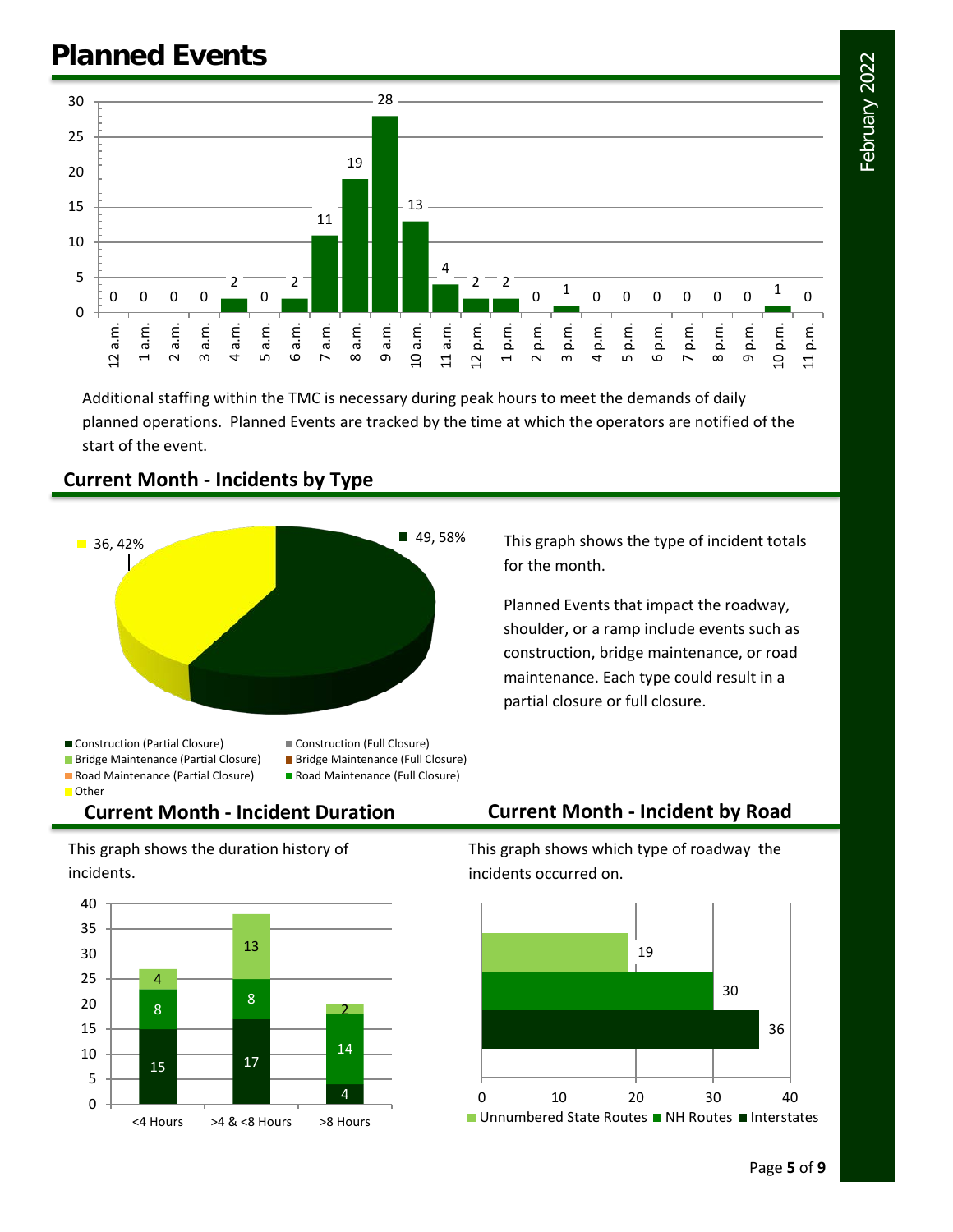#### **Current Month - Calls by Type**

Dispatchers receive different types of calls throughout the day. They log the type of call and review this information monthly.



### **Log Entries by Type**

This graph shows the amount of log entries by type that TMC Operators have entered into the Compass ATMS for the current month.

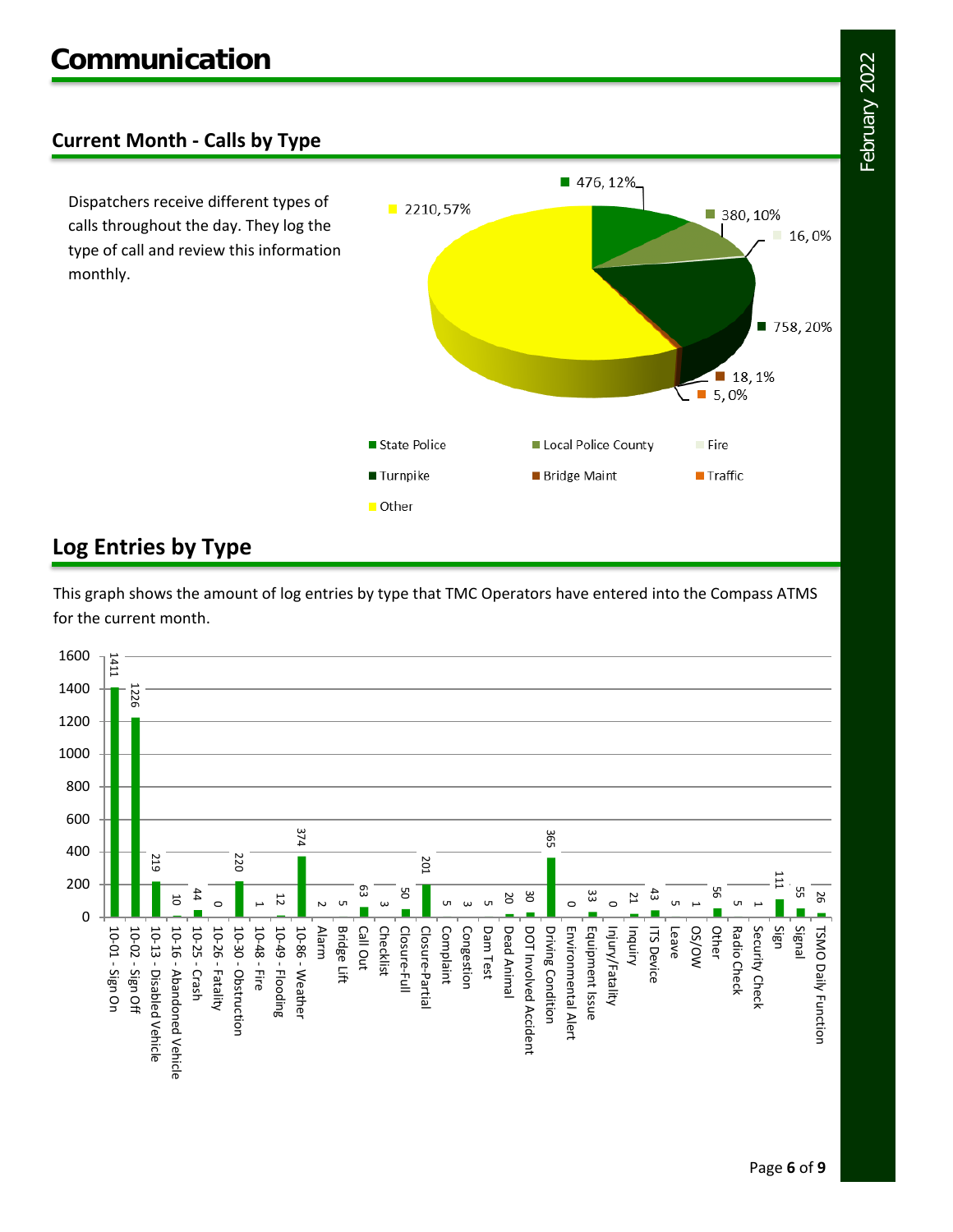This graph shows the different types of construction related calls that dispatchers received.



#### **Current Month – Construction Calls Incidents Occurring in Work Zones**

This graph shows the total number of incidents reported on Work Zone Crash Reports from the Bureau of Construction.



#### **Incidents Occurring in Work Zones by Location**



The graph to the left shows the incidents occurring in work zones by district for the current month and for the current year.

The map to the right shows the current year total for incidents occurring in work zones by district.

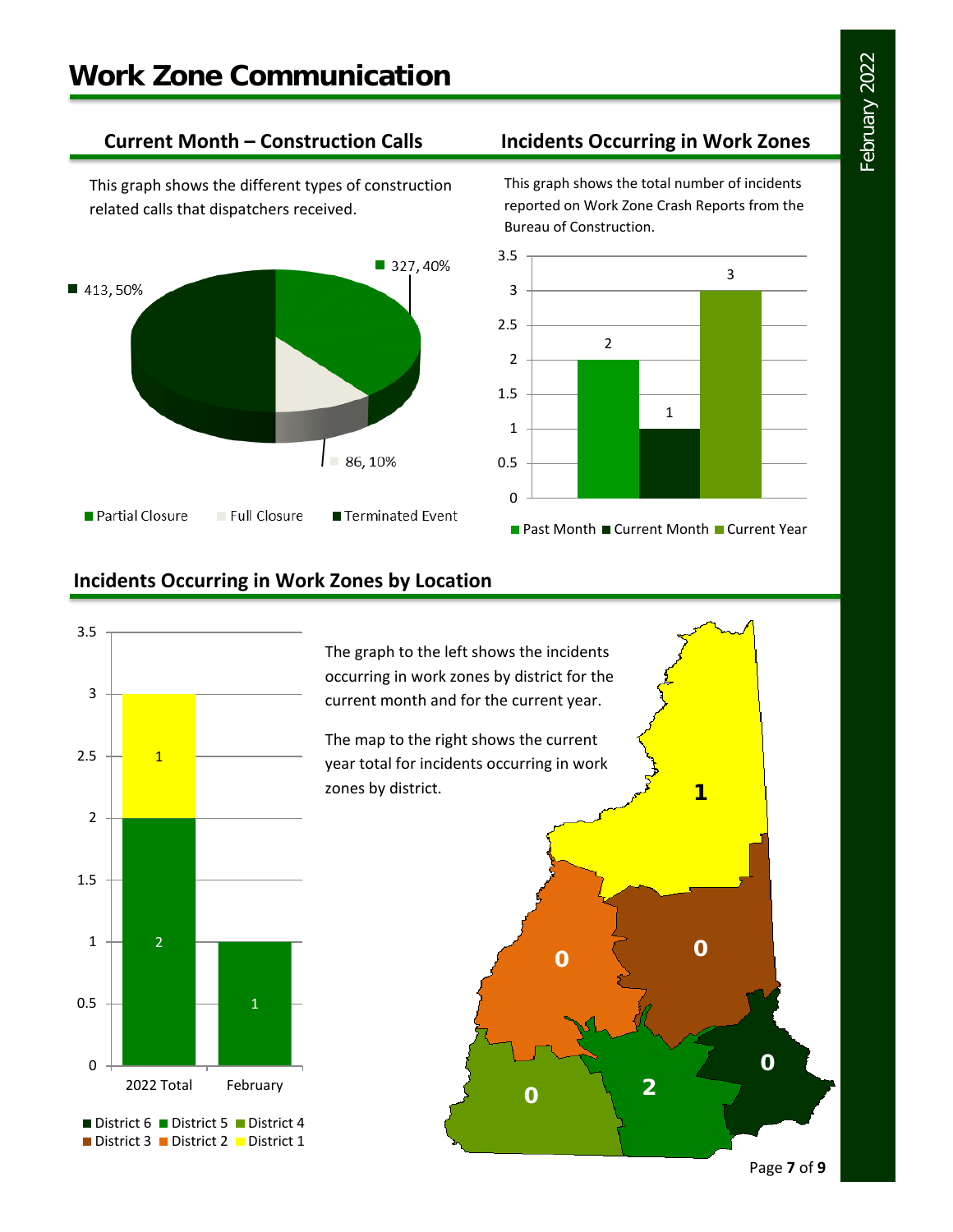# **DMS Messages**

DMS.





This graph shows the type of message that were relayed to the public by being displayed on the

This graph shows the total messages that were posted to DMS for the year so far.

#### **Current Month - Total Messages Posted by Board**

| 101 E 52.8 FSV5                 | 67  | 93 NM 2.35 VSL D 5            | 9              | <b>95N 3.0 FSDT</b>    | 237   |
|---------------------------------|-----|-------------------------------|----------------|------------------------|-------|
| 101E 102 PSP5                   | 28  | 93 NM 3.8 VSL D5              | $\overline{9}$ | <b>95S 15.4 FSDT</b>   | 143   |
| 101E 114.8 FSV6                 | 153 | 93 NM 6.6 VSL D5              | 11             | 95S 3.4 FSPT           | 67    |
| 101W 102.6 FSV5                 | 58  | 93 S 2.2 VSL D 5              | 10             | <b>95S 7.6 FSDT</b>    | 145   |
| 101W 115 PSP5                   | 32  | 93 S 22.6 PSVT - SWZ - M06    | 82             | FEE N 1.2 FSVT         | 67    |
| 101W 128 PSV6                   | 48  | 93 S 23.3 PSVT - SWZ - M05    | 65             | <b>FEE N 16.2 PSVT</b> | 64    |
| 16N 35.0 PSV3                   | 25  | 93 S 25.1 PSVT - SWZ - M04    | 57             | FEE N 18.8 FSVT        | 47    |
| 16S 75.4 FSV3                   | 25  | 93 S 25.6 PSVT - SWZ - M03    | 53             | FEE N 5.2 PSVT         | 68    |
| 293N 8.8 FSPT                   | 385 | 93 S 26.4 PSVT - SWZ - M02    | 109            | FEE S 17.8 PSVT        | 62    |
| 293S 1.4 FSD5                   | 104 | 93 S 27.4 PSVT - SWZ - M01    | 42             | FEE S 3.8 FSDT         | 56    |
| 293S 4.8 FSDT                   | 60  | 93 S 31.9 PSVT - SWZ - M07    | 179            | ST N 1.0 FSAT          | 244   |
| 393 W 1.9 PSV5                  | 24  | 93 S 5.2 VSL D5               | 9 <sup>°</sup> | <b>ST N 19.2 PSVT</b>  | 65    |
| 4 W 98.9 FSS6                   | 19  | 93 S EX 9 On-Ramp - SWZ - M09 | 27             | ST N 4.4 FSST          | 70    |
| <b>4E 92.4 FSS6</b>             | 22  | 93 SM 2.2 VSL D 5             | 10             | <b>ST S 24.4 FSVT</b>  | 167   |
| <b>4E 98 FSA6</b>               | 42  | 93 SM 5.2 VSL D5              | 9              | ST S 3.4 FSDT          | 959   |
| 89 N 56.8 PSV2 - SWZ - M01      | 72  | 93N 16.0 VSL D5               | 8              | <b>ST S 34.4 PSVT</b>  | 57    |
| 89 N 57.2 PSV2 - SWZ - M02      | 52  | 93N 16.0 VSL D5 Median        | 8              | ST S 7.8 FSAT          | 1,066 |
| 89 N 59.8 PSV2 - SWZ - M03      | 68  | 93N 23.4 FSD5                 | 449            | <b>WA W 0.5 FSST</b>   | 27    |
| 89 S 58.7 PSV2 - SWV - M07      | 47  | 93N 32.9 FSST                 | 51             |                        |       |
| 89 S VT 0.9 PSV VT - SWZ - M05  | 96  | 93N 36.2 FSVT                 | 65             |                        |       |
| 89N 1.8 FSV5                    | 104 | 93N 43.8 PSP5                 | 26             |                        |       |
| 89N 18.4 FSS5                   | 54  | 93N 57.6 FSS3                 | 50             |                        |       |
| 89N 28.8 PSV2                   | 16  | 93N 76.4 FSV3                 | 47             |                        |       |
| 89N 35.5 FSV2                   | 51  | 93N 82.6 FSV3                 | 49             |                        |       |
| 89N 43.8 PSV2                   | 39  | 93N 99.6 FSA3                 | 60             |                        |       |
| 89N 49.0 PSV2                   | 14  | 93S 117.6 FSA1                | 30             |                        |       |
| 89N 54.9 FSS2                   | 31  | 93S 122.2 FSV1                | 37             |                        |       |
| 89S 10.8 FSV5                   | 51  | 93S 23.4 FSD5                 | 193            |                        |       |
| 89S 3.4 FSV5                    | 468 | 93S 27.8 FSDT                 | 239            |                        |       |
| 89S 31.4 PSP5                   | 17  | 93S 32.4 FSVT                 | 58             |                        |       |
| 89S 42.6 PSV2                   | 17  | 93S 36.5 FSST                 | 34             |                        |       |
| 89S 55.0 PSV2                   | 40  | 93S 39.0 FSV5                 | 105            |                        |       |
| 89S 57.7 FSS2                   | 30  | 93S 43.3 PSV5                 | 30             |                        |       |
| 91 N VT 69.1 PSV VT - SWZ - M06 | 250 | 93S 48.0 FSV5                 | 64             |                        |       |
| 91 S VT 70.6 PSV VT - SWZ - M04 | 240 | 93S 57.6 PSP5                 | 25             |                        |       |
| 93 N 0.5 FSDT                   | 165 | 93S 68.8 FSV3                 | 53             |                        |       |
| 93 N 2.35 VSL D 5               | 9   | 93S 7.2 FSD5                  | 173            |                        |       |
| 93 N 3.8 VSL D5                 | 9   | 93S 85.4 FSV3                 | 48             |                        |       |
| 93 N 6.6 VSL D5                 | 11  | 95N 0.4 FSVT                  | 241            |                        |       |
| 93 N 7.5 FSD5                   | 167 | <b>95N 13.0 FSVT</b>          | 72             |                        |       |
| 93 N EX 9 On-Ramp - SWZ - M08   | 19  | <b>95N 14.8 FSDT</b>          | 85             |                        |       |